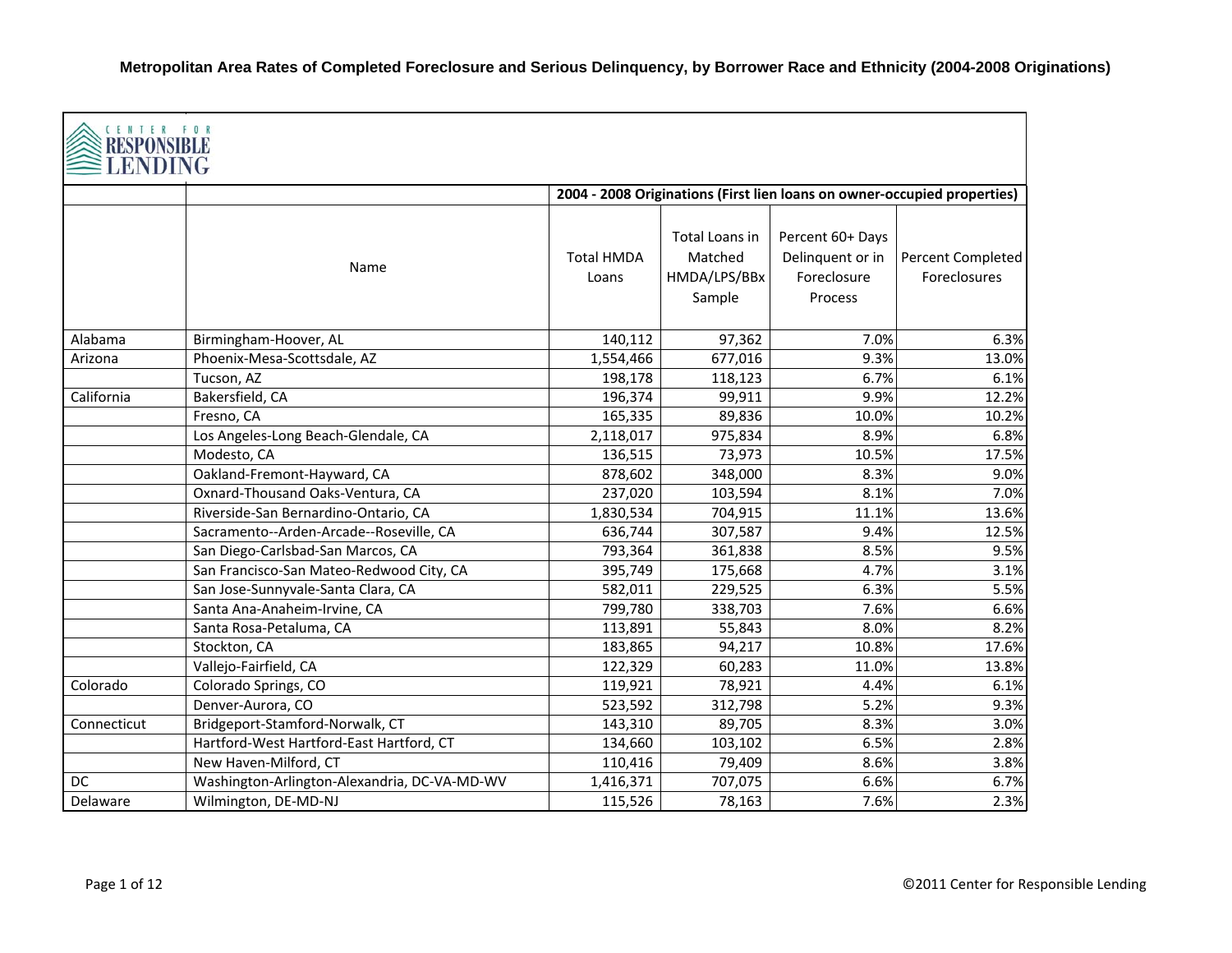|             | CENTER FOR<br><b>RESPONSIBLE</b><br>LENDING  |                   |                                                                |                                      |                |                                                                       |                                      |  |  |  |
|-------------|----------------------------------------------|-------------------|----------------------------------------------------------------|--------------------------------------|----------------|-----------------------------------------------------------------------|--------------------------------------|--|--|--|
|             |                                              |                   | <b>Non-Hispanic White</b>                                      |                                      |                | <b>African American</b>                                               |                                      |  |  |  |
|             | Name                                         | Share of<br>Loans | Percent 60+ Days<br>Delinquent or in<br>Foreclosure<br>Process | Percent<br>Completed<br>Foreclosures | Share of Loans | Percent 60+ Days<br>Delinquent or in<br>Foreclosure<br><b>Process</b> | Percent<br>Completed<br>Foreclosures |  |  |  |
| Alabama     | Birmingham-Hoover, AL                        | 68.2%             | 5.0%                                                           | 4.9%                                 | 19.0%          | 14.3%                                                                 | 11.3%                                |  |  |  |
| Arizona     | Phoenix-Mesa-Scottsdale, AZ                  | 59.5%             | 8.2%                                                           | 11.0%                                | 2.6%           | 11.5%                                                                 | 15.4%                                |  |  |  |
|             | Tucson, AZ                                   | 57.8%             | 5.3%                                                           | 5.2%                                 | 2.1%           | 8.3%                                                                  | 7.0%                                 |  |  |  |
| California  | Bakersfield, CA                              | 40.9%             | 8.5%                                                           | 9.6%                                 | 3.2%           | 11.1%                                                                 | 13.5%                                |  |  |  |
|             | Fresno, CA                                   | 39.7%             | 8.3%                                                           | 7.9%                                 | 3.2%           | 11.7%                                                                 | 10.8%                                |  |  |  |
|             | Los Angeles-Long Beach-Glendale, CA          | 32.2%             | 7.1%                                                           | 4.7%                                 | 7.2%           | 11.0%                                                                 | 7.6%                                 |  |  |  |
|             | Modesto, CA                                  | 42.7%             | 9.8%                                                           | 13.5%                                | 2.4%           | 11.6%                                                                 | 21.4%                                |  |  |  |
|             | Oakland-Fremont-Hayward, CA                  | 39.2%             | 6.7%                                                           | 6.1%                                 | 6.9%           | 11.7%                                                                 | 12.7%                                |  |  |  |
|             | Oxnard-Thousand Oaks-Ventura, CA             | 52.6%             | 7.0%                                                           | 4.8%                                 | 1.2%           | 8.7%                                                                  | 8.3%                                 |  |  |  |
|             | Riverside-San Bernardino-Ontario, CA         | 36.1%             | 9.9%                                                           | 11.0%                                | 5.7%           | 12.5%                                                                 | 14.5%                                |  |  |  |
|             | Sacramento--Arden-Arcade--Roseville, CA      | 52.8%             | 8.7%                                                           | 9.7%                                 | 4.9%           | 12.0%                                                                 | 17.9%                                |  |  |  |
|             | San Diego-Carlsbad-San Marcos, CA            | 50.4%             | 7.2%                                                           | 7.0%                                 | 2.7%           | 11.2%                                                                 | 11.6%                                |  |  |  |
|             | San Francisco-San Mateo-Redwood City, CA     | 48.5%             | 3.4%                                                           | 1.7%                                 | 1.8%           | 7.5%                                                                  | 4.0%                                 |  |  |  |
|             | San Jose-Sunnyvale-Santa Clara, CA           | 37.1%             | 4.8%                                                           | 3.1%                                 | 1.4%           | 9.4%                                                                  | 6.6%                                 |  |  |  |
|             | Santa Ana-Anaheim-Irvine, CA                 | 47.9%             | 6.5%                                                           | 4.6%                                 | 1.1%           | 10.0%                                                                 | 8.9%                                 |  |  |  |
|             | Santa Rosa-Petaluma, CA                      | 62.5%             | 7.2%                                                           | 6.0%                                 | 1.0%           | 10.9%                                                                 | 13.3%                                |  |  |  |
|             | Stockton, CA                                 | 34.5%             | 9.7%                                                           | 12.3%                                | 6.2%           | 12.1%                                                                 | 19.9%                                |  |  |  |
|             | Vallejo-Fairfield, CA                        | 38.1%             | 9.7%                                                           | 10.3%                                | 10.9%          | 12.3%                                                                 | 15.2%                                |  |  |  |
| Colorado    | Colorado Springs, CO                         | 74.4%             | 4.2%                                                           | 5.7%                                 | 3.9%           | 6.5%                                                                  | 9.2%                                 |  |  |  |
|             | Denver-Aurora, CO                            | 68.7%             | 4.5%                                                           | 6.8%                                 | 3.5%           | 8.9%                                                                  | 16.9%                                |  |  |  |
| Connecticut | Bridgeport-Stamford-Norwalk, CT              | 61.2%             | 6.1%                                                           | 2.1%                                 | 7.1%           | 16.4%                                                                 | 6.1%                                 |  |  |  |
|             | Hartford-West Hartford-East Hartford, CT     | 67.2%             | 5.2%                                                           | 2.3%                                 | 7.5%           | 13.4%                                                                 | 5.4%                                 |  |  |  |
|             | New Haven-Milford, CT                        | 64.4%             | 7.3%                                                           | 3.0%                                 | 8.2%           | 14.6%                                                                 | 6.9%                                 |  |  |  |
| DC          | Washington-Arlington-Alexandria, DC-VA-MD-WV | 40.0%             | 4.0%                                                           | 4.2%                                 | 24.2%          | 10.4%                                                                 | 6.0%                                 |  |  |  |
| Delaware    | Wilmington, DE-MD-NJ                         | 62.9%             | 6.2%                                                           | 2.1%                                 | 13.7%          | 13.9%                                                                 | 3.4%                                 |  |  |  |

Г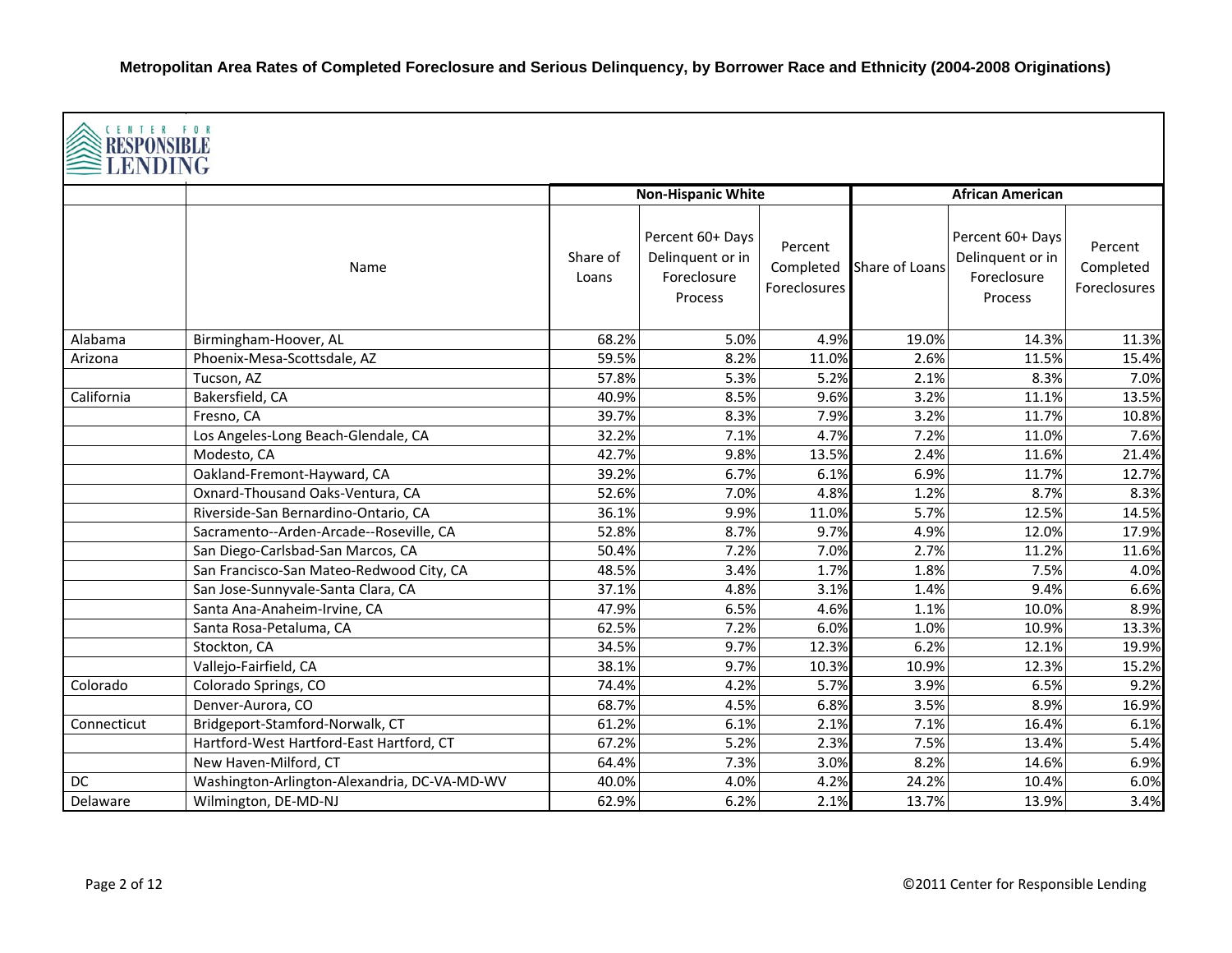|             | CENTER FOR<br><b>RESPONSIBLE</b><br>≣LENDING |                |                                                                |                                      |                |                                                                |                                      |  |  |  |
|-------------|----------------------------------------------|----------------|----------------------------------------------------------------|--------------------------------------|----------------|----------------------------------------------------------------|--------------------------------------|--|--|--|
|             |                                              |                | Latino                                                         |                                      |                | Asian                                                          |                                      |  |  |  |
|             | Name                                         | Share of Loans | Percent 60+ Days<br>Delinquent or in<br>Foreclosure<br>Process | Percent<br>Completed<br>Foreclosures | Share of Loans | Percent 60+ Days<br>Delinquent or in<br>Foreclosure<br>Process | Percent<br>Completed<br>Foreclosures |  |  |  |
| Alabama     | Birmingham-Hoover, AL                        | 1.4%           | 7.8%                                                           | 8.1%                                 | 1.1%           | 4.6%                                                           | 3.4%                                 |  |  |  |
| Arizona     | Phoenix-Mesa-Scottsdale, AZ                  | 17.5%          | 13.1%                                                          | 20.0%                                | 2.8%           | 9.1%                                                           | 15.5%                                |  |  |  |
|             | Tucson, AZ                                   | 19.9%          | 10.8%                                                          | 9.0%                                 | 2.0%           | 6.0%                                                           | 6.6%                                 |  |  |  |
| California  | Bakersfield, CA                              | 32.8%          | 12.1%                                                          | 16.1%                                | 3.3%           | 10.8%                                                          | 14.3%                                |  |  |  |
|             | Fresno, CA                                   | 31.3%          | 12.3%                                                          | 12.3%                                | 7.6%           | 10.4%                                                          | 16.9%                                |  |  |  |
|             | Los Angeles-Long Beach-Glendale, CA          | 29.7%          | 11.4%                                                          | 9.7%                                 | 10.5%          | 7.5%                                                           | 6.4%                                 |  |  |  |
|             | Modesto, CA                                  | 29.5%          | 12.0%                                                          | 23.5%                                | 4.9%           | 10.4%                                                          | 23.2%                                |  |  |  |
|             | Oakland-Fremont-Hayward, CA                  | 14.4%          | 12.1%                                                          | 17.7%                                | 19.6%          | 7.4%                                                           | 7.2%                                 |  |  |  |
|             | Oxnard-Thousand Oaks-Ventura, CA             | 20.6%          | 11.8%                                                          | 13.4%                                | 4.8%           | 7.9%                                                           | 5.8%                                 |  |  |  |
|             | Riverside-San Bernardino-Ontario, CA         | 30.4%          | 12.6%                                                          | 17.0%                                | 5.5%           | 11.8%                                                          | 15.7%                                |  |  |  |
|             | Sacramento--Arden-Arcade--Roseville, CA      | 10.8%          | 11.8%                                                          | 20.7%                                | 9.0%           | 9.7%                                                           | 16.9%                                |  |  |  |
|             | San Diego-Carlsbad-San Marcos, CA            | 17.2%          | 12.2%                                                          | 16.5%                                | 7.9%           | 8.5%                                                           | 10.1%                                |  |  |  |
|             | San Francisco-San Mateo-Redwood City, CA     | 8.3%           | 10.7%                                                          | 9.5%                                 | 21.8%          | 5.1%                                                           | 3.9%                                 |  |  |  |
|             | San Jose-Sunnyvale-Santa Clara, CA           | 14.8%          | 12.6%                                                          | 15.4%                                | 31.5%          | 5.0%                                                           | 3.8%                                 |  |  |  |
|             | Santa Ana-Anaheim-Irvine, CA                 | 17.3%          | 11.1%                                                          | 13.0%                                | 12.2%          | 7.7%                                                           | 6.4%                                 |  |  |  |
|             | Santa Rosa-Petaluma, CA                      | 13.8%          | 12.4%                                                          | 20.9%                                | 3.1%           | 8.5%                                                           | 8.9%                                 |  |  |  |
|             | Stockton, CA                                 | 24.7%          | 11.9%                                                          | 22.9%                                | 12.5%          | 11.8%                                                          | 22.0%                                |  |  |  |
|             | Vallejo-Fairfield, CA                        | 14.5%          | 12.2%                                                          | 20.2%                                | 12.3%          | 12.6%                                                          | 18.1%                                |  |  |  |
| Colorado    | Colorado Springs, CO                         | 6.6%           | 7.0%                                                           | 10.0%                                | 1.9%           | 4.5%                                                           | 5.7%                                 |  |  |  |
|             | Denver-Aurora, CO                            | 11.5%          | 8.5%                                                           | 20.7%                                | 2.6%           | 5.1%                                                           | 9.5%                                 |  |  |  |
| Connecticut | Bridgeport-Stamford-Norwalk, CT              | 10.2%          | 16.9%                                                          | 7.0%                                 | 3.2%           | 6.9%                                                           | 3.1%                                 |  |  |  |
|             | Hartford-West Hartford-East Hartford, CT     | 5.9%           | 11.3%                                                          | 5.7%                                 | 2.4%           | 4.7%                                                           | 2.2%                                 |  |  |  |
|             | New Haven-Milford, CT                        | 7.8%           | 14.3%                                                          | 7.0%                                 | 2.3%           | 6.5%                                                           | 2.6%                                 |  |  |  |
| DC          | Washington-Arlington-Alexandria, DC-VA-MD-WV | 10.3%          | 9.9%                                                           | 20.2%                                | 7.3%           | 6.2%                                                           | 9.1%                                 |  |  |  |
| Delaware    | Wilmington, DE-MD-NJ                         | 3.5%           | 9.0%                                                           | 2.4%                                 | 2.3%           | 5.3%                                                           | 1.7%                                 |  |  |  |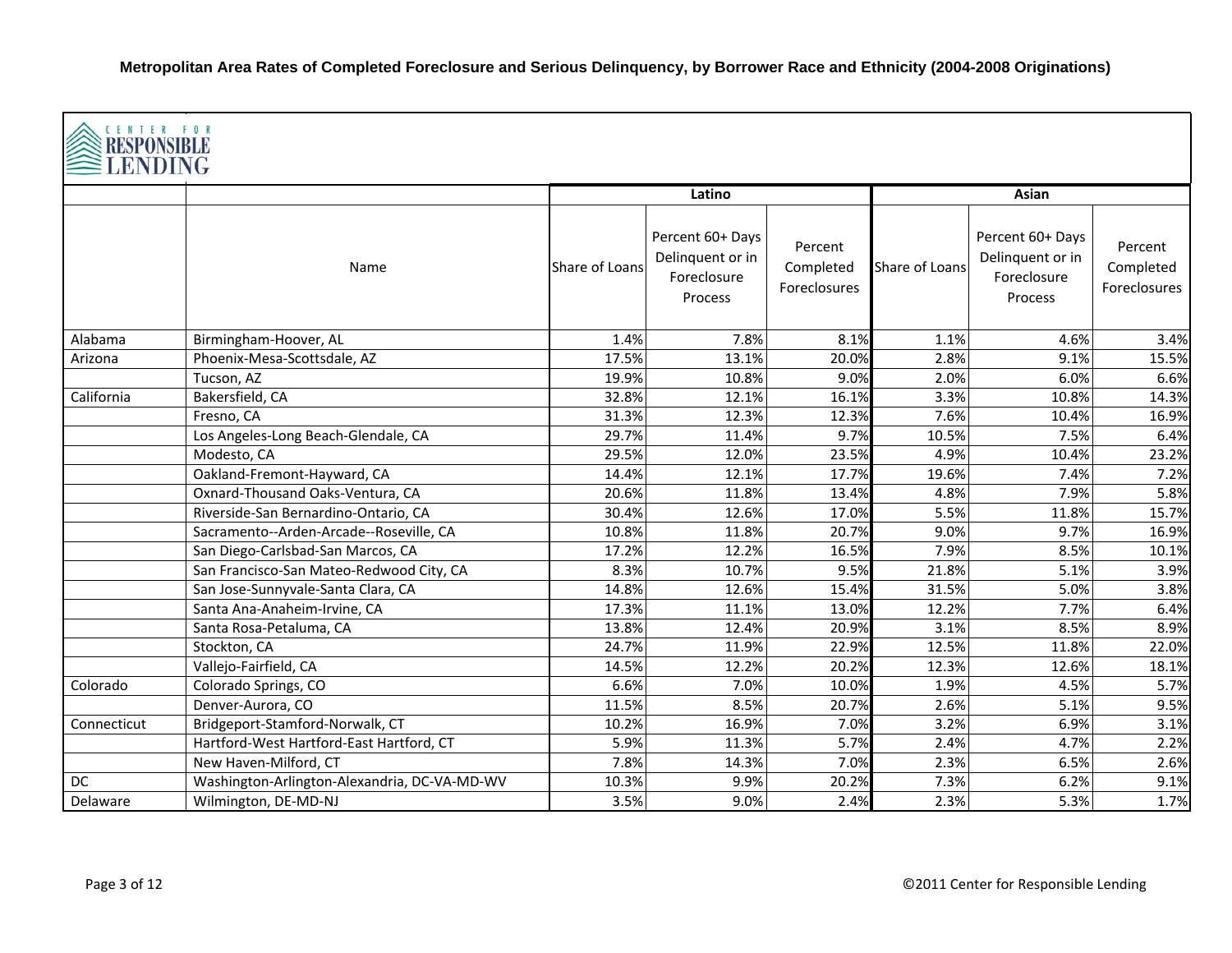| CENTER FOR<br><b>RESPONSIBI</b><br>ENDING |                                                   |                            |                                                            |                                                                          |                                   |
|-------------------------------------------|---------------------------------------------------|----------------------------|------------------------------------------------------------|--------------------------------------------------------------------------|-----------------------------------|
|                                           |                                                   |                            |                                                            | 2004 - 2008 Originations (First lien loans on owner-occupied properties) |                                   |
|                                           | Name                                              | <b>Total HMDA</b><br>Loans | <b>Total Loans in</b><br>Matched<br>HMDA/LPS/BBx<br>Sample | Percent 60+ Days<br>Delinquent or in<br>Foreclosure<br>Process           | Percent Completed<br>Foreclosures |
| Florida                                   | Bradenton-Sarasota-Venice, FL                     | 119,137                    | 76,818                                                     | 17.1%                                                                    | 8.3%                              |
|                                           | Cape Coral-Fort Myers, FL                         | 156,984                    | 82,678                                                     | 16.5%                                                                    | 18.9%                             |
|                                           | Deltona-Daytona Beach-Ormond Beach, FL            | 108,467                    | 56,760                                                     | 16.2%                                                                    | 7.3%                              |
|                                           | Fort Lauderdale-Pompano Beach-Deerfield Beach, FL | 513,754                    | 260,521                                                    | 19.4%                                                                    | 10.0%                             |
|                                           | Jacksonville, FL                                  | 234,848                    | 146,891                                                    | 13.7%                                                                    | 5.9%                              |
|                                           | Miami-Miami Beach-Kendall, FL                     | 593,398                    | 294,413                                                    | 23.4%                                                                    | 9.0%                              |
|                                           | Orlando-Kissimmee, FL                             | 495,478                    | 271,053                                                    | 17.5%                                                                    | 8.8%                              |
|                                           | Palm Bay-Melbourne-Titusville, FL                 | 110,880                    | 67,824                                                     | 15.4%                                                                    | 7.3%                              |
|                                           | Port St. Lucie, FL                                | 116,259                    | 56,094                                                     | 18.7%                                                                    | 10.8%                             |
|                                           | Tampa-St. Petersburg-Clearwater, FL               | 508,670                    | 308,927                                                    | 15.8%                                                                    | 6.7%                              |
|                                           | West Palm Beach-Boca Raton-Boynton Beach, FL      | 283,486                    | 162,802                                                    | 18.8%                                                                    | 7.2%                              |
| Georgia                                   | Atlanta-Sandy Springs-Marietta, GA                | 1,232,234                  | 643,611                                                    | 9.6%                                                                     | 9.2%                              |
| Hawaii                                    | Honolulu, HI                                      | 94,672                     | 67,077                                                     | 4.8%                                                                     | 2.0%                              |
| Idaho                                     | Boise City-Nampa, ID                              | 157,166                    | 82,876                                                     | 6.2%                                                                     | 6.4%                              |
| Illinois                                  | Chicago-Naperville-Joliet, IL                     | 1,782,484                  | 980,852                                                    | 9.4%                                                                     | 5.3%                              |
|                                           | Lake County-Kenosha County, IL-WI                 | 204,648                    | 111,139                                                    | 7.7%                                                                     | 4.6%                              |
| Indiana                                   | Indianapolis-Carmel, IN                           | 270,929                    | 178,240                                                    | 7.5%                                                                     | 6.3%                              |
|                                           | Gary, IN                                          | 90,795                     | 62,439                                                     | 9.6%                                                                     | 4.5%                              |
| lowa                                      | Des Moines-West Des Moines, IA                    | 82,411                     | 57,925                                                     | 6.0%                                                                     | 4.3%                              |
| Kentucky                                  | Louisville/Jefferson County, KY-IN                | 148,350                    | 106,527                                                    | 6.6%                                                                     | 4.7%                              |
| Louisiana                                 | New Orleans-Metairie-Kenner, LA                   | 112,926                    | 83,453                                                     | 9.1%                                                                     | 4.2%                              |
|                                           | Baton Rouge, LA                                   | 79,444                     | 56,083                                                     | 7.4%                                                                     | 2.7%                              |
| Massachusetts                             | Peabody-Essex, MA                                 | 101,636                    | 70,813                                                     | 6.7%                                                                     | 4.9%                              |
|                                           | Boston-Quincy, MA                                 | 248,403                    | 170,767                                                    | 6.5%                                                                     | 3.9%                              |
|                                           | Cambridge-Newton-Framingham, MA                   | 187,370                    | 129,055                                                    | 4.6%                                                                     | 3.1%                              |
|                                           | Worcester, MA                                     | 91,767                     | 69,684                                                     | 7.9%                                                                     | 5.5%                              |

Г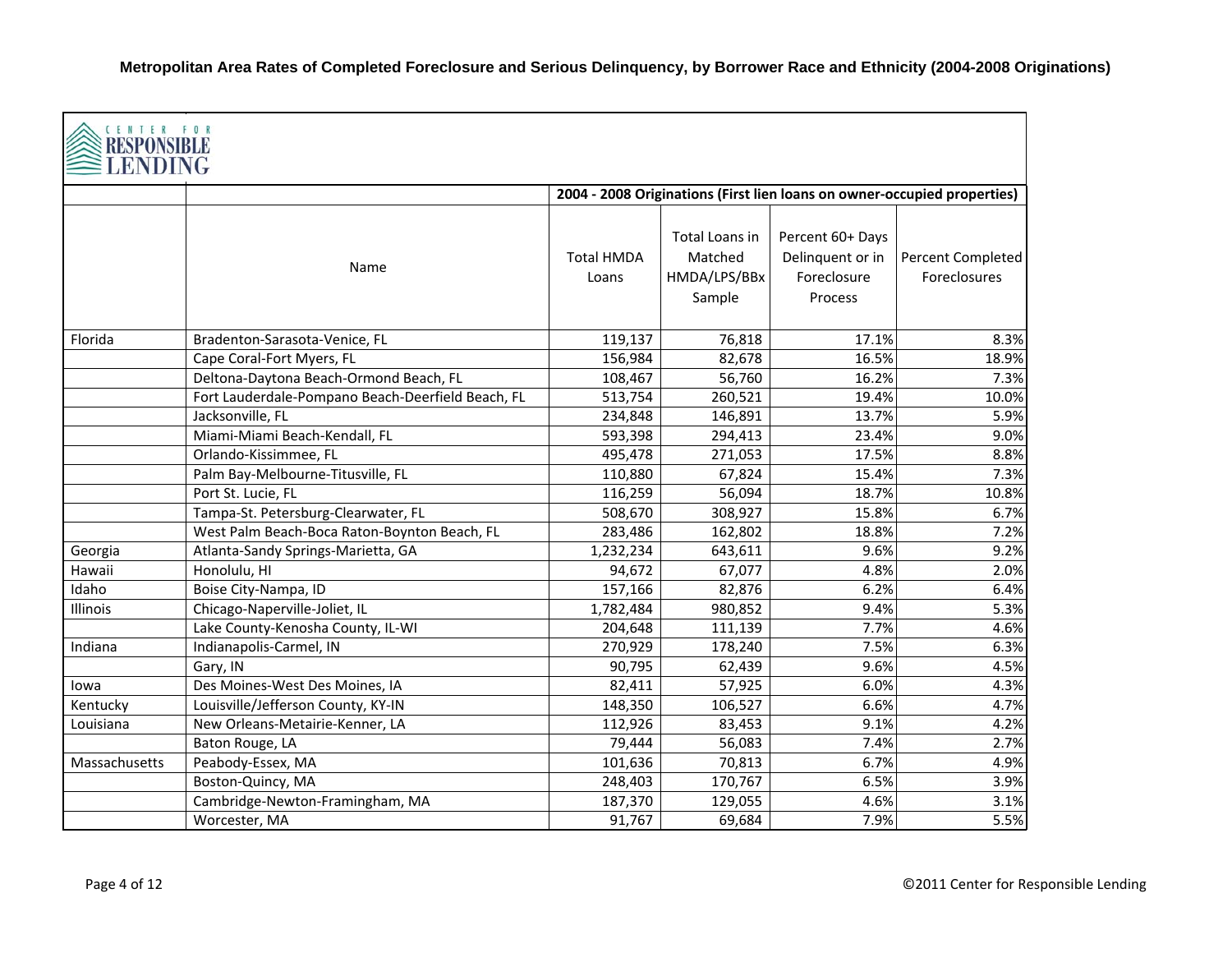| CENTER FOR<br><b>RESPONSIBLI</b><br>LENDING |                                                   |                   |                                                                |                                      |                |                                                                |                                      |  |  |
|---------------------------------------------|---------------------------------------------------|-------------------|----------------------------------------------------------------|--------------------------------------|----------------|----------------------------------------------------------------|--------------------------------------|--|--|
|                                             |                                                   |                   | <b>Non-Hispanic White</b>                                      |                                      |                | <b>African American</b>                                        |                                      |  |  |
|                                             | Name                                              | Share of<br>Loans | Percent 60+ Days<br>Delinquent or in<br>Foreclosure<br>Process | Percent<br>Completed<br>Foreclosures | Share of Loans | Percent 60+ Days<br>Delinquent or in<br>Foreclosure<br>Process | Percent<br>Completed<br>Foreclosures |  |  |
| Florida                                     | Bradenton-Sarasota-Venice, FL                     | 71.8%             | 16.3%                                                          | 7.7%                                 | 3.1%           | 23.1%                                                          | 9.4%                                 |  |  |
|                                             | Cape Coral-Fort Myers, FL                         | 62.6%             | 15.6%                                                          | 15.0%                                | 4.3%           | 20.1%                                                          | 25.8%                                |  |  |
|                                             | Deltona-Daytona Beach-Ormond Beach, FL            | 68.1%             | 15.4%                                                          | 6.8%                                 | 5.9%           | 18.9%                                                          | 8.7%                                 |  |  |
|                                             | Fort Lauderdale-Pompano Beach-Deerfield Beach, FL | 40.5%             | 15.9%                                                          | 7.9%                                 | 19.5%          | 23.6%                                                          | 11.4%                                |  |  |
|                                             | Jacksonville, FL                                  | 61.9%             | 12.2%                                                          | 5.1%                                 | 13.2%          | 20.0%                                                          | 9.4%                                 |  |  |
|                                             | Miami-Miami Beach-Kendall, FL                     | 15.6%             | 18.0%                                                          | 6.4%                                 | 11.4%          | 23.3%                                                          | 8.0%                                 |  |  |
|                                             | Orlando-Kissimmee, FL                             | 51.1%             | 14.9%                                                          | 6.8%                                 | 9.2%           | 21.0%                                                          | 9.5%                                 |  |  |
|                                             | Palm Bay-Melbourne-Titusville, FL                 | 71.2%             | 14.8%                                                          | 6.9%                                 | 6.7%           | 20.6%                                                          | 9.5%                                 |  |  |
|                                             | Port St. Lucie, FL                                | 61.8%             | 16.7%                                                          | 9.0%                                 | 9.9%           | 24.5%                                                          | 13.1%                                |  |  |
|                                             | Tampa-St. Petersburg-Clearwater, FL               | 64.3%             | 14.6%                                                          | 6.1%                                 | 6.8%           | 20.3%                                                          | 8.4%                                 |  |  |
|                                             | West Palm Beach-Boca Raton-Boynton Beach, FL      | 58.0%             | 16.0%                                                          | 6.1%                                 | 11.0%          | 27.1%                                                          | 9.5%                                 |  |  |
| Georgia                                     | Atlanta-Sandy Springs-Marietta, GA                | 51.3%             | 6.5%                                                           | 6.5%                                 | 25.0%          | 15.8%                                                          | 14.6%                                |  |  |
| Hawaii                                      | Honolulu, HI                                      | 27.5%             | 4.0%                                                           | 2.0%                                 | 1.9%           | 8.0%                                                           | 5.0%                                 |  |  |
| Idaho                                       | Boise City-Nampa, ID                              | 81.5%             | 6.1%                                                           | 6.3%                                 | 0.4%           | 7.1%                                                           | 9.1%                                 |  |  |
| Illinois                                    | Chicago-Naperville-Joliet, IL                     | 57.5%             | 7.2%                                                           | 3.8%                                 | 12.1%          | 15.3%                                                          | 10.2%                                |  |  |
|                                             | Lake County-Kenosha County, IL-WI                 | 69.6%             | 6.6%                                                           | 3.7%                                 | 3.1%           | 12.2%                                                          | 8.8%                                 |  |  |
| Indiana                                     | Indianapolis-Carmel, IN                           | 76.6%             | 6.7%                                                           | 5.6%                                 | 8.5%           | 14.3%                                                          | 12.3%                                |  |  |
|                                             | Gary, IN                                          | 69.2%             | 7.9%                                                           | 3.4%                                 | 9.6%           | 18.6%                                                          | 11.3%                                |  |  |
| lowa                                        | Des Moines-West Des Moines, IA                    | 82.6%             | 5.7%                                                           | 4.1%                                 | 1.9%           | 11.6%                                                          | 9.1%                                 |  |  |
| Kentucky                                    | Louisville/Jefferson County, KY-IN                | 77.9%             | 5.9%                                                           | 4.3%                                 | 7.2%           | 12.4%                                                          | 8.7%                                 |  |  |
| Louisiana                                   | New Orleans-Metairie-Kenner, LA                   | 60.8%             | 6.7%                                                           | 3.5%                                 | 19.5%          | 16.1%                                                          | 6.3%                                 |  |  |
|                                             | Baton Rouge, LA                                   | 63.1%             | 5.1%                                                           | 2.1%                                 | 20.5%          | 15.0%                                                          | 4.8%                                 |  |  |
| Massachusetts                               | Peabody-Essex, MA                                 | 70.7%             | 5.6%                                                           | 3.2%                                 | 2.4%           | 13.9%                                                          | 13.4%                                |  |  |
|                                             | Boston-Quincy, MA                                 | 65.8%             | 5.3%                                                           | 2.8%                                 | 8.0%           | 14.0%                                                          | 9.8%                                 |  |  |
|                                             | Cambridge-Newton-Framingham, MA                   | 69.5%             | 3.9%                                                           | 2.4%                                 | 2.3%           | 12.1%                                                          | 10.7%                                |  |  |
|                                             | Worcester, MA                                     | 71.4%             | 7.3%                                                           | 4.7%                                 | 3.1%           | 16.1%                                                          | 14.2%                                |  |  |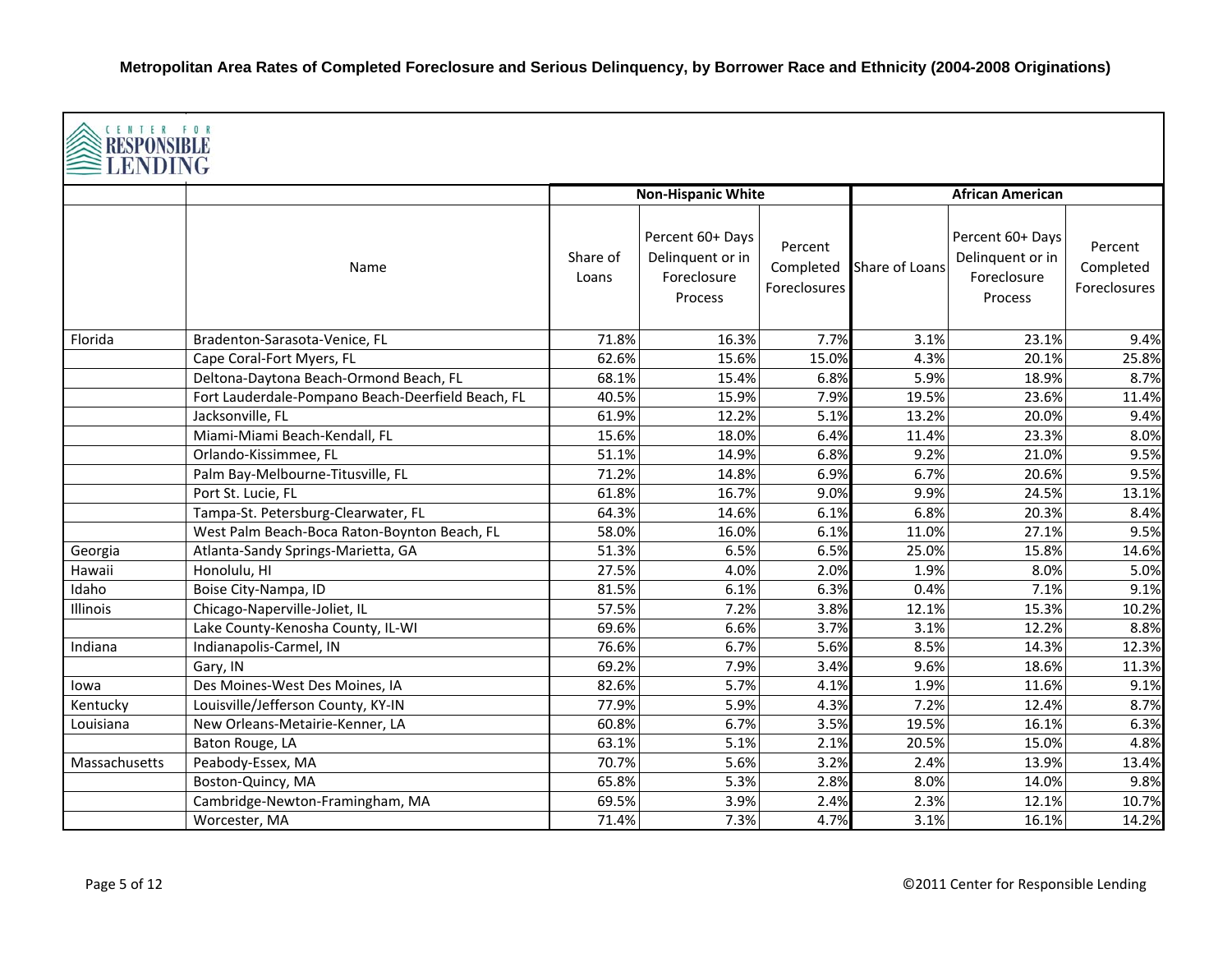| CENTER FOR<br><b>RESPONSIBLE</b><br><b>LENDING</b> |                                                   |                |                                                                |                                      |                |                                                                |                                      |  |  |
|----------------------------------------------------|---------------------------------------------------|----------------|----------------------------------------------------------------|--------------------------------------|----------------|----------------------------------------------------------------|--------------------------------------|--|--|
|                                                    |                                                   |                | Latino                                                         |                                      |                | Asian                                                          |                                      |  |  |
|                                                    | Name                                              | Share of Loans | Percent 60+ Days<br>Delinquent or in<br>Foreclosure<br>Process | Percent<br>Completed<br>Foreclosures | Share of Loans | Percent 60+ Days<br>Delinquent or in<br>Foreclosure<br>Process | Percent<br>Completed<br>Foreclosures |  |  |
| Florida                                            | Bradenton-Sarasota-Venice, FL                     | 7.2%           | 26.7%                                                          | 15.3%                                | 1.2%           | 20.2%                                                          | 10.8%                                |  |  |
|                                                    | Cape Coral-Fort Myers, FL                         | 18.2%          | 19.8%                                                          | 33.1%                                | 1.1%           | 16.6%                                                          | 20.3%                                |  |  |
|                                                    | Deltona-Daytona Beach-Ormond Beach, FL            | 10.2%          | 21.6%                                                          | 10.3%                                | 1.1%           | 15.3%                                                          | 8.3%                                 |  |  |
|                                                    | Fort Lauderdale-Pompano Beach-Deerfield Beach, FL | 24.3%          | 23.3%                                                          | 13.6%                                | 2.2%           | 18.2%                                                          | 9.5%                                 |  |  |
|                                                    | Jacksonville, FL                                  | 4.8%           | 17.5%                                                          | 7.6%                                 | 2.8%           | 14.4%                                                          | 5.8%                                 |  |  |
|                                                    | Miami-Miami Beach-Kendall, FL                     | 62.3%          | 25.5%                                                          | 10.2%                                | 1.2%           | 20.1%                                                          | 7.8%                                 |  |  |
|                                                    | Orlando-Kissimmee, FL                             | 21.2%          | 23.4%                                                          | 13.8%                                | 3.4%           | 17.7%                                                          | 9.7%                                 |  |  |
|                                                    | Palm Bay-Melbourne-Titusville, FL                 | 5.6%           | 20.0%                                                          | 11.1%                                | 1.4%           | 14.5%                                                          | 7.2%                                 |  |  |
|                                                    | Port St. Lucie, FL                                | 12.2%          | 25.5%                                                          | 18.7%                                | 1.4%           | 20.0%                                                          | 11.8%                                |  |  |
|                                                    | Tampa-St. Petersburg-Clearwater, FL               | 11.3%          | 22.0%                                                          | 9.7%                                 | 2.3%           | 16.1%                                                          | 7.3%                                 |  |  |
|                                                    | West Palm Beach-Boca Raton-Boynton Beach, FL      | 14.8%          | 26.7%                                                          | 11.3%                                | 2.0%           | 19.3%                                                          | 7.8%                                 |  |  |
| Georgia                                            | Atlanta-Sandy Springs-Marietta, GA                | 4.7%           | 13.4%                                                          | 14.7%                                | 4.0%           | 7.0%                                                           | 7.9%                                 |  |  |
| Hawaii                                             | Honolulu, HI                                      | 2.1%           | 6.7%                                                           | 3.6%                                 | 43.3%          | 4.3%                                                           | 1.5%                                 |  |  |
| Idaho                                              | Boise City-Nampa, ID                              | 5.1%           | 9.6%                                                           | 9.4%                                 | 1.3%           | 4.5%                                                           | 4.6%                                 |  |  |
| Illinois                                           | Chicago-Naperville-Joliet, IL                     | 14.4%          | 15.0%                                                          | 8.4%                                 | 5.6%           | 7.3%                                                           | 4.0%                                 |  |  |
|                                                    | Lake County-Kenosha County, IL-WI                 | 10.5%          | 15.3%                                                          | 9.8%                                 | 5.7%           | 6.5%                                                           | 4.1%                                 |  |  |
| Indiana                                            | Indianapolis-Carmel, IN                           | 2.4%           | 10.6%                                                          | 9.6%                                 | 1.8%           | 5.0%                                                           | 3.9%                                 |  |  |
|                                                    | Gary, IN                                          | 9.7%           | 12.5%                                                          | 5.6%                                 | 0.9%           | 5.9%                                                           | 2.7%                                 |  |  |
| lowa                                               | Des Moines-West Des Moines, IA                    | 2.7%           | 8.9%                                                           | 7.5%                                 | 2.0%           | 6.4%                                                           | 4.3%                                 |  |  |
| Kentucky                                           | Louisville/Jefferson County, KY-IN                | 1.7%           | 9.5%                                                           | 5.0%                                 | 1.3%           | 3.9%                                                           | 2.5%                                 |  |  |
| Louisiana                                          | New Orleans-Metairie-Kenner, LA                   | 4.2%           | 11.7%                                                          | 4.1%                                 | 2.3%           | 6.0%                                                           | 4.0%                                 |  |  |
|                                                    | Baton Rouge, LA                                   | 1.6%           | 7.0%                                                           | 2.2%                                 | 1.6%           | 3.4%                                                           | 1.2%                                 |  |  |
| Massachusetts                                      | Peabody-Essex, MA                                 | 9.2%           | 13.5%                                                          | 15.9%                                | 2.2%           | 6.7%                                                           | 4.1%                                 |  |  |
|                                                    | Boston-Quincy, MA                                 | 4.4%           | 11.9%                                                          | 11.7%                                | 4.1%           | 3.3%                                                           | 2.9%                                 |  |  |
|                                                    | Cambridge-Newton-Framingham, MA                   | 4.1%           | 11.8%                                                          | 13.8%                                | 7.0%           | 3.3%                                                           | 2.3%                                 |  |  |
|                                                    | Worcester, MA                                     | 4.9%           | 13.8%                                                          | 13.1%                                | 3.1%           | 4.0%                                                           | 3.5%                                 |  |  |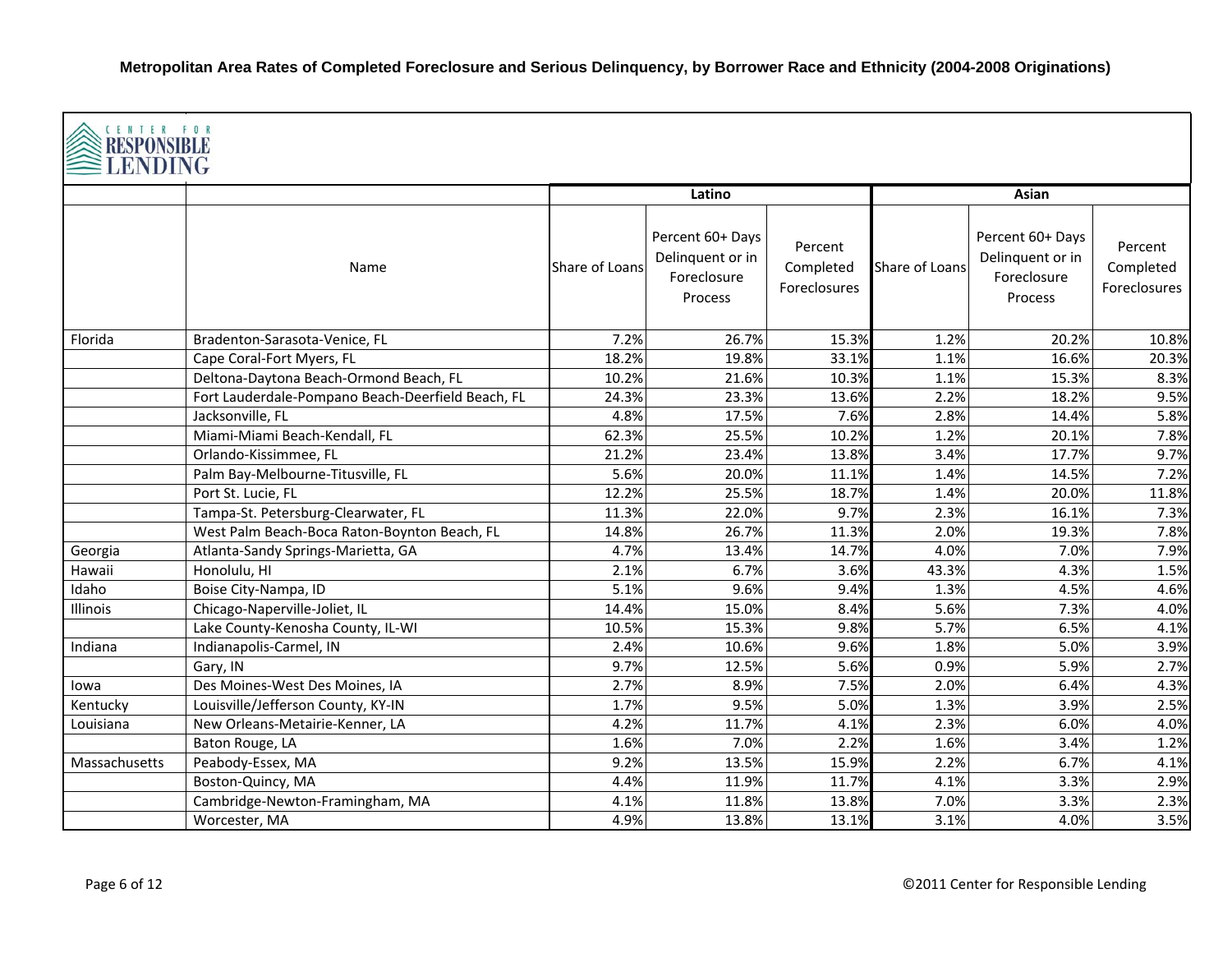| CENTER FOR<br>RESPONSIBLE<br>LENDING |                                         |                            |                                                     |                                                                |                                                                          |
|--------------------------------------|-----------------------------------------|----------------------------|-----------------------------------------------------|----------------------------------------------------------------|--------------------------------------------------------------------------|
|                                      |                                         |                            |                                                     |                                                                | 2004 - 2008 Originations (First lien loans on owner-occupied properties) |
|                                      | Name                                    | <b>Total HMDA</b><br>Loans | Total Loans in<br>Matched<br>HMDA/LPS/BBx<br>Sample | Percent 60+ Days<br>Delinquent or in<br>Foreclosure<br>Process | Percent Completed<br>Foreclosures                                        |
| Maryland                             | Baltimore-Towson, MD                    | 601,172                    | 360,478                                             | 6.6%                                                           | 3.0%                                                                     |
|                                      | Bethesda-Frederick-Gaithersburg, MD     | 344,185                    | 174,086                                             | 6.6%                                                           | 4.3%                                                                     |
| Michigan                             | Detroit-Livonia-Dearborn, MI            | 290,100                    | 170,016                                             | 11.2%                                                          | 22.4%                                                                    |
|                                      | Grand Rapids-Wyoming, MI                | 93,784                     | 65,089                                              | 6.4%                                                           | 11.5%                                                                    |
|                                      | Warren-Troy-Farmington Hills, MI        | 410,114                    | 277,749                                             | 7.1%                                                           | 10.8%                                                                    |
| Minnesota                            | Minneapolis-St. Paul-Bloomington, MN-WI | 587,824                    | 373,125                                             | 5.8%                                                           | 8.8%                                                                     |
| Missouri                             | St. Louis, MO-IL                        | 569,656                    | 342,071                                             | 5.7%                                                           | 5.7%                                                                     |
|                                      | Kansas City, MO-KS                      | 325,135                    | 225,410                                             | 5.3%                                                           | 6.5%                                                                     |
| North Carolina                       | Raleigh-Cary, NC                        | 189,361                    | 116,190                                             | 5.0%                                                           | 2.7%                                                                     |
|                                      | Charlotte-Gastonia-Concord, NC-SC       | 337,861                    | 204,821                                             | 7.3%                                                           | 4.1%                                                                     |
| Nebraska                             | Omaha-Council Bluffs, NE-IA             | 96,130                     | 71,370                                              | 5.0%                                                           | 4.2%                                                                     |
| New Jersey                           | Camden, NJ                              | 207,267                    | 145,437                                             | 9.3%                                                           | 1.9%                                                                     |
|                                      | Edison-New Brunswick, NJ                | 375,314                    | 245,370                                             | 8.3%                                                           | 1.8%                                                                     |
|                                      | Newark-Union, NJ-PA                     | 290,519                    | 197,483                                             | 10.7%                                                          | 3.2%                                                                     |
| <b>New Mexico</b>                    | Albuquerque, NM                         | 144,932                    | 92,903                                              | 6.3%                                                           | 2.8%                                                                     |
| Nevada                               | Las Vegas-Paradise, NV                  | 655,083                    | 295,414                                             | 14.7%                                                          | 16.1%                                                                    |
| New York                             | Albany-Schenectady-Troy, NY             | 74,305                     | 59,258                                              | 6.9%                                                           | 1.9%                                                                     |
|                                      | Buffalo-Niagara Falls, NY               | 76,030                     | 58,685                                              | 5.6%                                                           | 1.9%                                                                     |
|                                      | Nassau-Suffolk, NY                      | 430,244                    | 256,515                                             | 13.2%                                                          | 2.4%                                                                     |
|                                      | Rochester, NY                           | 71,655                     | 56,910                                              | 6.2%                                                           | 2.4%                                                                     |
|                                      | New York-White Plains-Wayne, NY-NJ      | 945,862                    | 595,090                                             | 9.7%                                                           | 1.9%                                                                     |
| Ohio                                 | Columbus, OH                            | 218,818                    | 153,202                                             | 7.6%                                                           | 6.6%                                                                     |
|                                      | Cleveland-Elyria-Mentor, OH             | 198,781                    | 142,512                                             | 10.5%                                                          | 8.2%                                                                     |
|                                      | Dayton, OH                              | 88,521                     | 67,631                                              | 7.6%                                                           | 6.5%                                                                     |
|                                      | Cincinnati-Middletown, OH-KY-IN         | 245,072                    | 178,020                                             | 7.4%                                                           | 5.8%                                                                     |

┑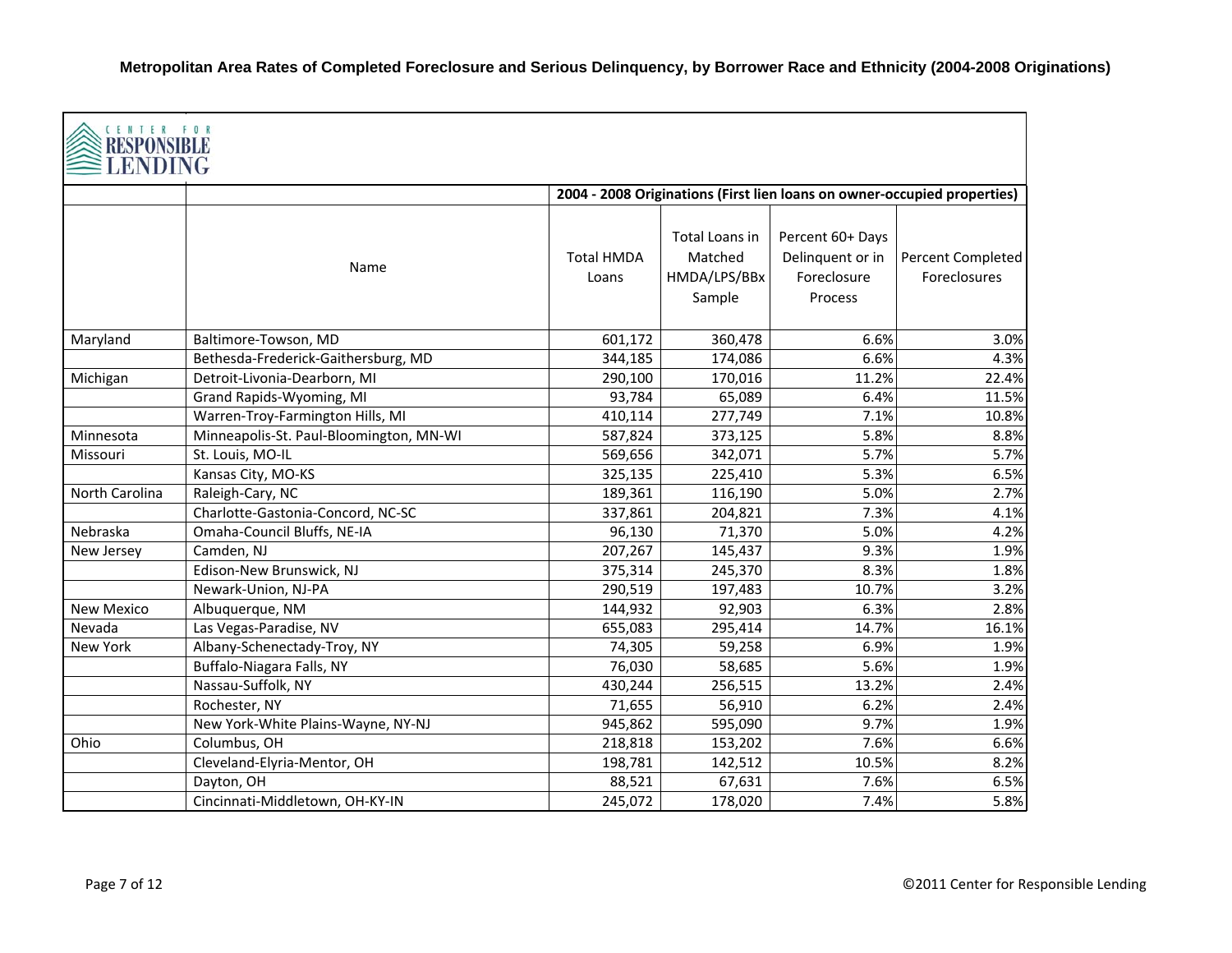| CENTER FOR<br>RESPONSIBLE<br>LENDING |                                         |                   |                                                                |                                      |                |                                                                |                                      |  |  |
|--------------------------------------|-----------------------------------------|-------------------|----------------------------------------------------------------|--------------------------------------|----------------|----------------------------------------------------------------|--------------------------------------|--|--|
|                                      |                                         |                   | <b>Non-Hispanic White</b>                                      |                                      |                | <b>African American</b>                                        |                                      |  |  |
|                                      | Name                                    | Share of<br>Loans | Percent 60+ Days<br>Delinquent or in<br>Foreclosure<br>Process | Percent<br>Completed<br>Foreclosures | Share of Loans | Percent 60+ Days<br>Delinquent or in<br>Foreclosure<br>Process | Percent<br>Completed<br>Foreclosures |  |  |
| Maryland                             | Baltimore-Towson, MD                    | 58.0%             | 5.0%                                                           | 2.3%                                 | 19.8%          | 10.7%                                                          | 4.5%                                 |  |  |
|                                      | Bethesda-Frederick-Gaithersburg, MD     | 49.2%             | 4.4%                                                           | 2.4%                                 | 11.2%          | 10.9%                                                          | 6.3%                                 |  |  |
| Michigan                             | Detroit-Livonia-Dearborn, MI            | 54.7%             | 8.6%                                                           | 15.9%                                | 28.0%          | 16.6%                                                          | 36.0%                                |  |  |
|                                      | Grand Rapids-Wyoming, MI                | 78.8%             | 6.0%                                                           | 9.8%                                 | 4.7%           | 10.9%                                                          | 20.5%                                |  |  |
|                                      | Warren-Troy-Farmington Hills, MI        | 77.5%             | 6.8%                                                           | 10.1%                                | 5.8%           | 13.4%                                                          | 20.4%                                |  |  |
| Minnesota                            | Minneapolis-St. Paul-Bloomington, MN-WI | 77.4%             | 5.2%                                                           | 7.2%                                 | 3.6%           | 11.6%                                                          | 22.0%                                |  |  |
| Missouri                             | St. Louis, MO-IL                        | 72.9%             | 4.6%                                                           | 4.4%                                 | 11.4%          | 12.9%                                                          | 14.1%                                |  |  |
|                                      | Kansas City, MO-KS                      | 73.7%             | 4.5%                                                           | 5.5%                                 | 6.8%           | 11.7%                                                          | 14.5%                                |  |  |
| <b>North Carolina</b>                | Raleigh-Cary, NC                        | 66.6%             | 3.8%                                                           | 2.1%                                 | 12.3%          | 11.4%                                                          | 6.1%                                 |  |  |
|                                      | Charlotte-Gastonia-Concord, NC-SC       | 63.5%             | 5.5%                                                           | 3.1%                                 | 14.2%          | 14.6%                                                          | 7.9%                                 |  |  |
| Nebraska                             | Omaha-Council Bluffs, NE-IA             | 79.6%             | 4.5%                                                           | 3.8%                                 | 4.1%           | 11.9%                                                          | 9.9%                                 |  |  |
| New Jersey                           | Camden, NJ                              | 62.4%             | 8.1%                                                           | 1.6%                                 | 11.2%          | 15.6%                                                          | 3.4%                                 |  |  |
|                                      | Edison-New Brunswick, NJ                | 60.9%             | 7.7%                                                           | 1.6%                                 | 4.9%           | 12.8%                                                          | 2.9%                                 |  |  |
|                                      | Newark-Union, NJ-PA                     | 51.2%             | 7.5%                                                           | 2.0%                                 | 13.0%          | 17.5%                                                          | 5.4%                                 |  |  |
| <b>New Mexico</b>                    | Albuquerque, NM                         | 50.4%             | 4.8%                                                           | 2.4%                                 | 1.8%           | 8.7%                                                           | 4.2%                                 |  |  |
| Nevada                               | Las Vegas-Paradise, NV                  | 51.7%             | 13.5%                                                          | 14.3%                                | 5.8%           | 15.2%                                                          | 16.4%                                |  |  |
| New York                             | Albany-Schenectady-Troy, NY             | 79.1%             | 6.3%                                                           | 1.6%                                 | 3.2%           | 14.1%                                                          | 4.5%                                 |  |  |
|                                      | Buffalo-Niagara Falls, NY               | 81.7%             | 5.1%                                                           | 1.6%                                 | 4.1%           | 13.8%                                                          | 5.6%                                 |  |  |
|                                      | Nassau-Suffolk, NY                      | 57.4%             | 10.3%                                                          | 1.6%                                 | 8.0%           | 21.6%                                                          | 4.5%                                 |  |  |
|                                      | Rochester, NY                           | 80.3%             | 5.4%                                                           | 2.1%                                 | 5.0%           | 15.2%                                                          | 5.2%                                 |  |  |
|                                      | New York-White Plains-Wayne, NY-NJ      | 42.6%             | 6.6%                                                           | 1.2%                                 | 13.0%          | 17.2%                                                          | 3.4%                                 |  |  |
| Ohio                                 | Columbus, OH                            | 75.2%             | 6.8%                                                           | 5.8%                                 | 8.5%           | 15.0%                                                          | 12.7%                                |  |  |
|                                      | Cleveland-Elyria-Mentor, OH             | 71.8%             | 8.7%                                                           | 6.1%                                 | 13.1%          | 20.1%                                                          | 18.1%                                |  |  |
|                                      | Dayton, OH                              | 77.0%             | 6.9%                                                           | 5.8%                                 | 7.7%           | 15.1%                                                          | 13.2%                                |  |  |
|                                      | Cincinnati-Middletown, OH-KY-IN         | 79.8%             | 6.9%                                                           | 5.3%                                 | 6.6%           | 13.8%                                                          | 10.8%                                |  |  |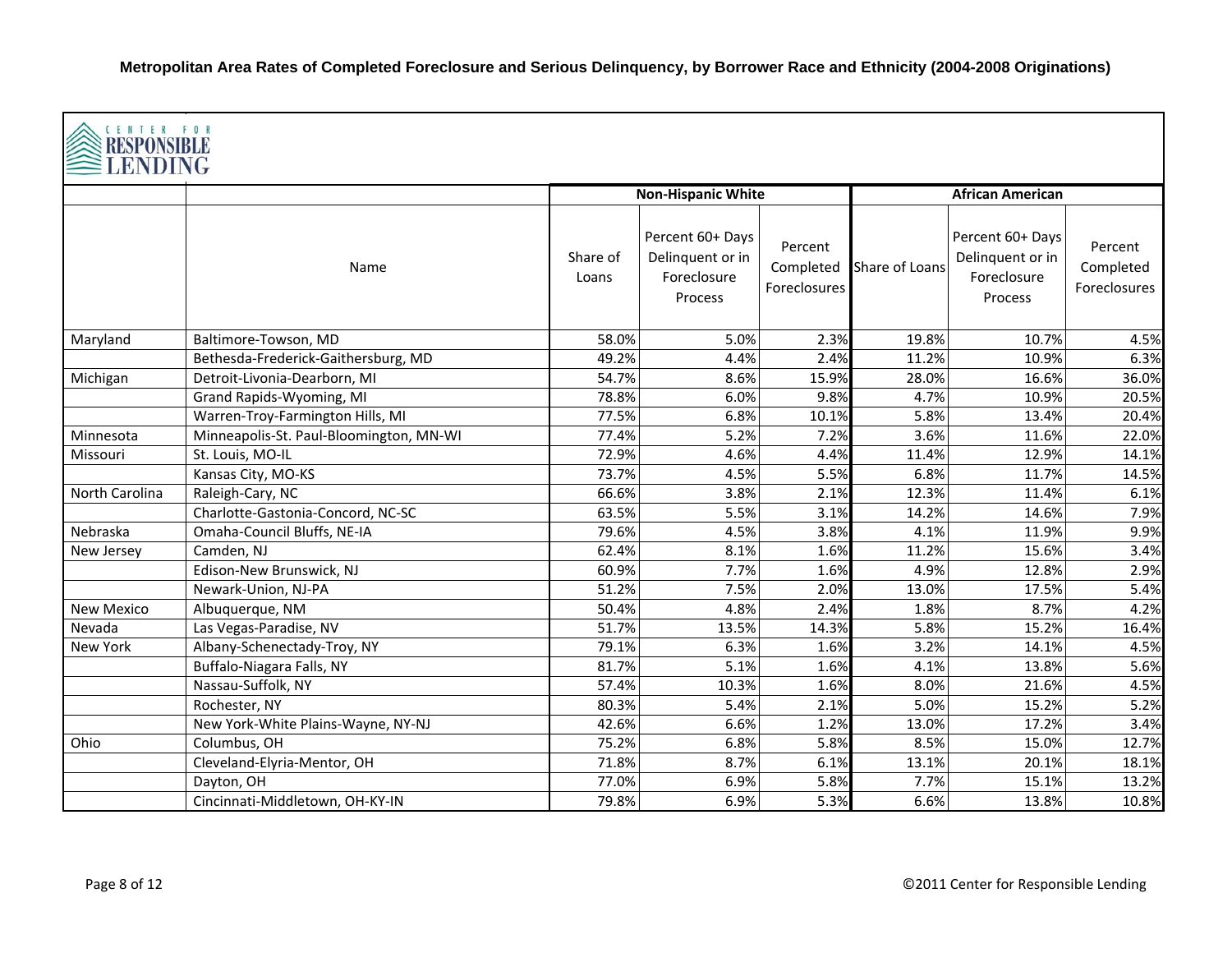| CENTER FOR<br><b>RESPONSIBLE</b><br><b>LENDING</b> |                                         |                |                                                                |                                      |                |                                                                |                                      |  |
|----------------------------------------------------|-----------------------------------------|----------------|----------------------------------------------------------------|--------------------------------------|----------------|----------------------------------------------------------------|--------------------------------------|--|
|                                                    |                                         |                | Latino                                                         |                                      |                | Asian                                                          |                                      |  |
|                                                    | Name                                    | Share of Loans | Percent 60+ Days<br>Delinquent or in<br>Foreclosure<br>Process | Percent<br>Completed<br>Foreclosures | Share of Loans | Percent 60+ Days<br>Delinquent or in<br>Foreclosure<br>Process | Percent<br>Completed<br>Foreclosures |  |
| Maryland                                           | Baltimore-Towson, MD                    | 2.6%           | 10.8%                                                          | 6.0%                                 | 3.5%           | 6.2%                                                           | 3.6%                                 |  |
|                                                    | Bethesda-Frederick-Gaithersburg, MD     | 12.7%          | 13.1%                                                          | 11.5%                                | 9.8%           | 6.2%                                                           | 4.3%                                 |  |
| Michigan                                           | Detroit-Livonia-Dearborn, MI            | 2.3%           | 13.0%                                                          | 26.0%                                | 2.2%           | 5.7%                                                           | 10.9%                                |  |
|                                                    | Grand Rapids-Wyoming, MI                | 4.9%           | 9.6%                                                           | 28.4%                                | 1.4%           | 6.4%                                                           | 8.4%                                 |  |
|                                                    | Warren-Troy-Farmington Hills, MI        | 1.3%           | 8.7%                                                           | 14.9%                                | 3.1%           | 4.3%                                                           | 6.9%                                 |  |
| Minnesota                                          | Minneapolis-St. Paul-Bloomington, MN-WI | 2.7%           | 9.5%                                                           | 22.3%                                | 4.1%           | 7.9%                                                           | 17.0%                                |  |
| Missouri                                           | St. Louis, MO-IL                        | 1.3%           | 6.5%                                                           | 6.5%                                 | 1.6%           | 3.0%                                                           | 3.4%                                 |  |
|                                                    | Kansas City, MO-KS                      | 3.5%           | 8.6%                                                           | 8.9%                                 | 1.6%           | 3.9%                                                           | 4.9%                                 |  |
| North Carolina                                     | Raleigh-Cary, NC                        | 3.5%           | 7.7%                                                           | 4.6%                                 | 3.6%           | 2.9%                                                           | 1.1%                                 |  |
|                                                    | Charlotte-Gastonia-Concord, NC-SC       | 4.4%           | 12.4%                                                          | 6.0%                                 | 2.4%           | 5.8%                                                           | 2.9%                                 |  |
| Nebraska                                           | Omaha-Council Bluffs, NE-IA             | 4.1%           | 8.2%                                                           | 6.5%                                 | 1.3%           | 2.9%                                                           | 2.7%                                 |  |
| New Jersey                                         | Camden, NJ                              | 3.9%           | 13.1%                                                          | 2.7%                                 | 2.8%           | 7.1%                                                           | 1.7%                                 |  |
|                                                    | Edison-New Brunswick, NJ                | 7.1%           | 15.1%                                                          | 3.8%                                 | 8.0%           | 5.3%                                                           | 1.2%                                 |  |
|                                                    | Newark-Union, NJ-PA                     | 12.6%          | 19.4%                                                          | 7.8%                                 | 3.8%           | 7.0%                                                           | 1.7%                                 |  |
| <b>New Mexico</b>                                  | Albuquerque, NM                         | 32.0%          | 8.9%                                                           | 3.5%                                 | 2.0%           | 5.0%                                                           | 3.1%                                 |  |
| Nevada                                             | Las Vegas-Paradise, NV                  | 17.3%          | 18.6%                                                          | 20.3%                                | 8.2%           | 15.6%                                                          | 20.2%                                |  |
| <b>New York</b>                                    | Albany-Schenectady-Troy, NY             | 1.6%           | 8.3%                                                           | 3.7%                                 | 2.3%           | 5.4%                                                           | 2.2%                                 |  |
|                                                    | Buffalo-Niagara Falls, NY               | 1.4%           | 6.6%                                                           | 2.3%                                 | 1.3%           | 3.1%                                                           | 1.2%                                 |  |
|                                                    | Nassau-Suffolk, NY                      | 11.2%          | 24.8%                                                          | 5.1%                                 | 4.2%           | 12.2%                                                          | 2.4%                                 |  |
|                                                    | Rochester, NY                           | 2.4%           | 10.3%                                                          | 4.3%                                 | 1.8%           | 3.0%                                                           | 1.9%                                 |  |
|                                                    | New York-White Plains-Wayne, NY-NJ      | 12.7%          | 16.2%                                                          | 3.8%                                 | 11.4%          | 8.5%                                                           | 1.7%                                 |  |
| Ohio                                               | Columbus, OH                            | 1.5%           | 9.4%                                                           | 8.3%                                 | 2.3%           | 5.0%                                                           | 4.7%                                 |  |
|                                                    | Cleveland-Elyria-Mentor, OH             | 2.3%           | 13.1%                                                          | 11.1%                                | 1.2%           | 6.4%                                                           | 4.5%                                 |  |
|                                                    | Dayton, OH                              | 1.1%           | 6.6%                                                           | 6.8%                                 | 1.3%           | 5.6%                                                           | 3.2%                                 |  |
|                                                    | Cincinnati-Middletown, OH-KY-IN         | 1.1%           | 8.7%                                                           | 6.5%                                 | 1.5%           | 4.2%                                                           | 3.1%                                 |  |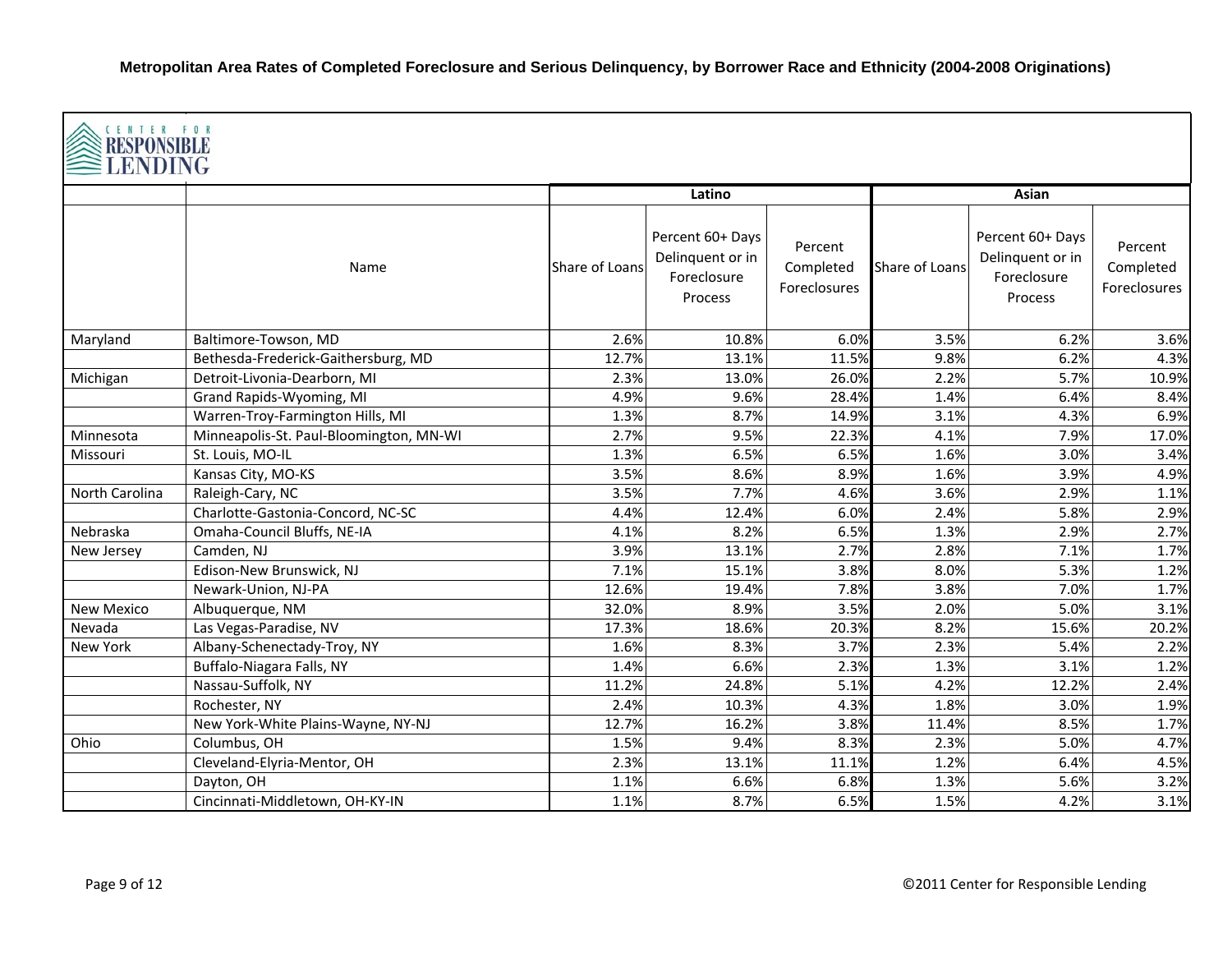| CENTER FOR<br>RESPONSIBLE<br>LENDING |                                                |                            |                                                     |                                                                |                                                                          |
|--------------------------------------|------------------------------------------------|----------------------------|-----------------------------------------------------|----------------------------------------------------------------|--------------------------------------------------------------------------|
|                                      |                                                |                            |                                                     |                                                                | 2004 - 2008 Originations (First lien loans on owner-occupied properties) |
|                                      | Name                                           | <b>Total HMDA</b><br>Loans | Total Loans in<br>Matched<br>HMDA/LPS/BBx<br>Sample | Percent 60+ Days<br>Delinquent or in<br>Foreclosure<br>Process | Percent Completed<br><b>Foreclosures</b>                                 |
| Oklahoma                             | Tulsa, OK                                      | 88,612                     | 66,291                                              | 6.2%                                                           | 4.3%                                                                     |
|                                      | Oklahoma City, OK                              | 138,334                    | 100,540                                             | 5.7%                                                           | 3.8%                                                                     |
| Oregon                               | Portland-Vancouver-Beaverton, OR-WA            | 454,963                    | 274,083                                             | 5.9%                                                           | 3.6%                                                                     |
| Pennsylvania                         | Philadelphia, PA                               | 525,321                    | 345,671                                             | 6.2%                                                           | 1.9%                                                                     |
|                                      | Pittsburgh, PA                                 | 172,258                    | 133,862                                             | 6.1%                                                           | 3.2%                                                                     |
|                                      | Allentown-Bethlehem-Easton, PA-NJ              | 102,161                    | 75,620                                              | 8.0%                                                           | 2.6%                                                                     |
| Rhode Island                         | Providence-New Bedford-Fall River, RI-MA       | 212,485                    | 148,678                                             | 8.1%                                                           | 5.8%                                                                     |
| South Carolina                       | Charleston-North Charleston-Summerville, SC    | 107,955                    | 69,761                                              | 7.8%                                                           | 3.4%                                                                     |
|                                      | Columbia, SC                                   | 88,939                     | 60,803                                              | 7.6%                                                           | 3.7%                                                                     |
| Tennessee                            | Nashville-Davidson--Murfreesboro--Franklin, TN | 275,990                    | 169,626                                             | 6.2%                                                           | 4.3%                                                                     |
|                                      | Knoxville, TN                                  | 85,679                     | 60,468                                              | 5.3%                                                           | 4.8%                                                                     |
|                                      | Memphis, TN-MS-AR                              | 154,105                    | 103,262                                             | 11.0%                                                          | 8.5%                                                                     |
| Texas                                | Austin-Round Rock, TX                          | 225,878                    | 145,322                                             | 4.2%                                                           | 3.5%                                                                     |
|                                      | Dallas-Plano-Irving, TX                        | 587,202                    | 351,354                                             | 6.3%                                                           | 6.5%                                                                     |
|                                      | Fort Worth-Arlington, TX                       | 283,230                    | 171,915                                             | 6.8%                                                           | 6.4%                                                                     |
|                                      | Houston-Sugar Land-Baytown, TX                 | 791,591                    | 457,031                                             | 7.1%                                                           | 6.6%                                                                     |
|                                      | San Antonio, TX                                | 197,734                    | 137,738                                             | 5.9%                                                           | 3.9%                                                                     |
| Utah                                 | Ogden-Clearfield, UT                           | 89,254                     | 60,983                                              | 4.4%                                                           | 3.8%                                                                     |
|                                      | Salt Lake City, UT                             | 227,945                    | 137,972                                             | 5.4%                                                           | 3.3%                                                                     |
| Virginia                             | Richmond, VA                                   | 204,776                    | 140,845                                             | 6.0%                                                           | 3.4%                                                                     |
|                                      | Virginia Beach-Norfolk-Newport News, VA-NC     | 313,740                    | 207,577                                             | 5.1%                                                           | 3.2%                                                                     |
| Washington                           | Seattle-Bellevue-Everett, WA                   | 673,897                    | 361,270                                             | 6.2%                                                           | 2.8%                                                                     |
|                                      | Tacoma, WA                                     | 171,898                    | 107,075                                             | 7.8%                                                           | 4.5%                                                                     |
| Wisconsin                            | Milwaukee-Waukesha-West Allis, WI              | 211,745                    | 140,106                                             | 6.6%                                                           | 4.3%                                                                     |

┑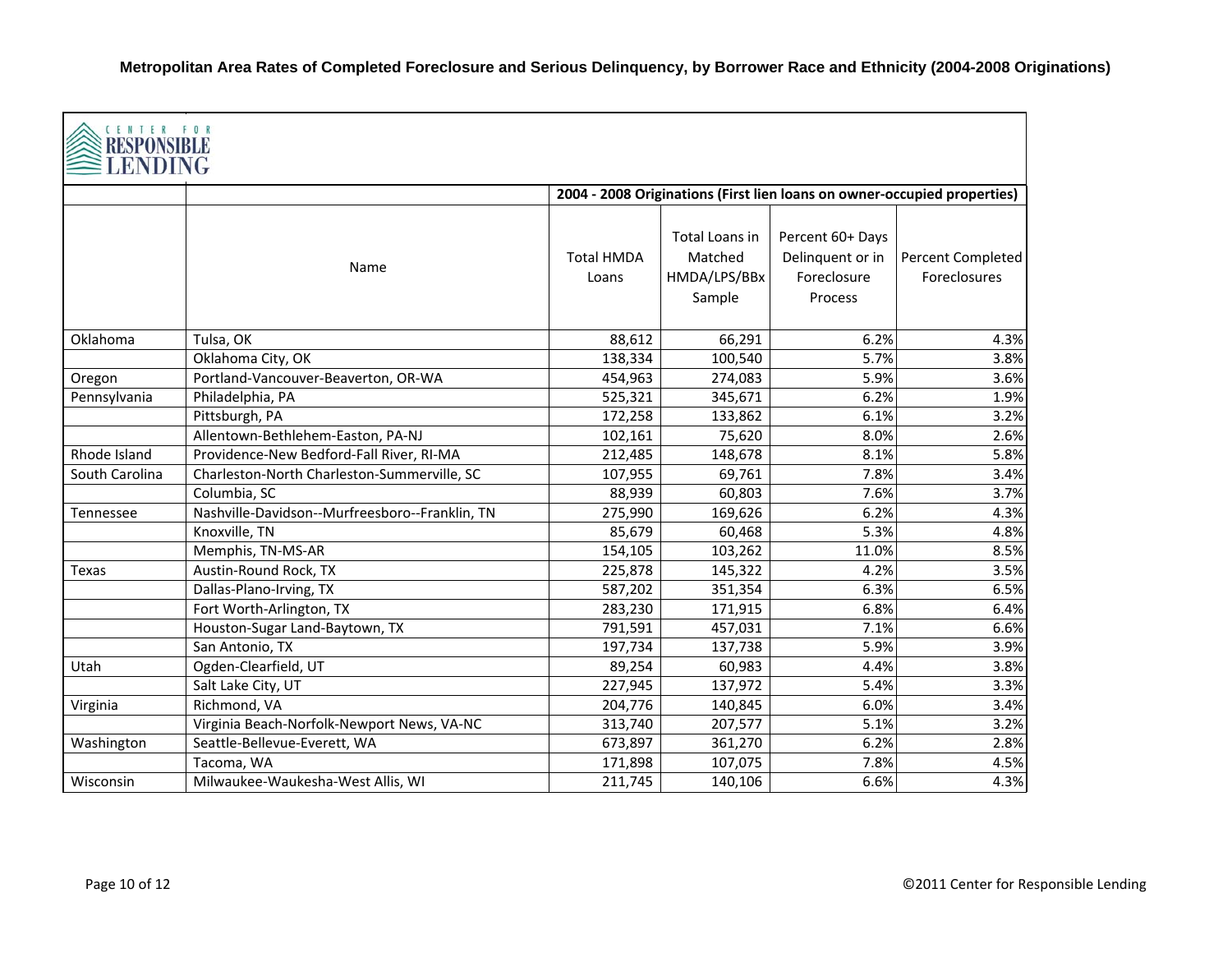| CENTER FOR<br>LENDING |                                                |                   |                                                                |                                      |                |                                                                |                                             |  |  |
|-----------------------|------------------------------------------------|-------------------|----------------------------------------------------------------|--------------------------------------|----------------|----------------------------------------------------------------|---------------------------------------------|--|--|
|                       |                                                |                   | <b>Non-Hispanic White</b>                                      |                                      |                | <b>African American</b>                                        |                                             |  |  |
|                       | Name                                           | Share of<br>Loans | Percent 60+ Days<br>Delinquent or in<br>Foreclosure<br>Process | Percent<br>Completed<br>Foreclosures | Share of Loans | Percent 60+ Days<br>Delinquent or in<br>Foreclosure<br>Process | Percent<br>Completed<br><b>Foreclosures</b> |  |  |
| Oklahoma              | Tulsa, OK                                      | 74.4%             | 5.6%                                                           | 4.1%                                 | 4.3%           | 12.9%                                                          | 8.2%                                        |  |  |
|                       | Oklahoma City, OK                              | 74.0%             | 5.2%                                                           | 3.5%                                 | 5.7%           | 11.3%                                                          | 7.3%                                        |  |  |
| Oregon                | Portland-Vancouver-Beaverton, OR-WA            | 75.5%             | 5.5%                                                           | 3.4%                                 | 1.6%           | 8.3%                                                           | 5.0%                                        |  |  |
| Pennsylvania          | Philadelphia, PA                               | 62.2%             | 4.8%                                                           | 1.5%                                 | 10.4%          | 13.3%                                                          | 3.7%                                        |  |  |
|                       | Pittsburgh, PA                                 | 79.6%             | 5.6%                                                           | 2.9%                                 | 3.4%           | 12.7%                                                          | 6.5%                                        |  |  |
|                       | Allentown-Bethlehem-Easton, PA-NJ              | 70.2%             | 6.9%                                                           | 2.2%                                 | 3.5%           | 15.3%                                                          | 5.0%                                        |  |  |
| Rhode Island          | Providence-New Bedford-Fall River, RI-MA       | 70.7%             | 7.1%                                                           | 4.7%                                 | 3.7%           | 15.6%                                                          | 12.2%                                       |  |  |
| South Carolina        | Charleston-North Charleston-Summerville, SC    | 72.1%             | 6.8%                                                           | 3.2%                                 | 10.8%          | 13.7%                                                          | 4.4%                                        |  |  |
|                       | Columbia, SC                                   | 60.8%             | 5.9%                                                           | 2.9%                                 | 19.4%          | 13.1%                                                          | 6.0%                                        |  |  |
| Tennessee             | Nashville-Davidson--Murfreesboro--Franklin, TN | 72.5%             | 5.4%                                                           | 3.8%                                 | 9.3%           | 12.0%                                                          | 7.4%                                        |  |  |
|                       | Knoxville, TN                                  | 82.8%             | 5.0%                                                           | 4.5%                                 | 3.3%           | 9.7%                                                           | 7.9%                                        |  |  |
|                       | Memphis, TN-MS-AR                              | 53.8%             | 6.6%                                                           | 5.2%                                 | 30.2%          | 19.0%                                                          | 14.6%                                       |  |  |
| Texas                 | Austin-Round Rock, TX                          | 63.3%             | 3.2%                                                           | 2.7%                                 | 4.0%           | 10.0%                                                          | 8.2%                                        |  |  |
|                       | Dallas-Plano-Irving, TX                        | 56.6%             | 4.6%                                                           | 4.9%                                 | 10.4%          | 13.5%                                                          | 13.7%                                       |  |  |
|                       | Fort Worth-Arlington, TX                       | 61.2%             | 5.6%                                                           | 5.4%                                 | 7.9%           | 12.8%                                                          | 11.9%                                       |  |  |
|                       | Houston-Sugar Land-Baytown, TX                 | 47.5%             | 4.9%                                                           | 4.8%                                 | 11.5%          | 13.5%                                                          | 12.9%                                       |  |  |
|                       | San Antonio, TX                                | 46.0%             | 4.0%                                                           | 2.8%                                 | 5.0%           | 8.4%                                                           | 5.4%                                        |  |  |
| Utah                  | Ogden-Clearfield, UT                           | 80.5%             | 4.2%                                                           | 3.5%                                 | 0.8%           | 5.3%                                                           | 5.0%                                        |  |  |
|                       | Salt Lake City, UT                             | 76.1%             | 4.9%                                                           | 3.0%                                 | 0.6%           | 9.3%                                                           | 5.4%                                        |  |  |
| Virginia              | Richmond, VA                                   | 58.8%             | 4.4%                                                           | 2.7%                                 | 19.5%          | 10.5%                                                          | 5.0%                                        |  |  |
|                       | Virginia Beach-Norfolk-Newport News, VA-NC     | 58.1%             | 4.0%                                                           | 2.8%                                 | 21.5%          | 8.0%                                                           | 4.3%                                        |  |  |
| Washington            | Seattle-Bellevue-Everett, WA                   | 65.3%             | 5.7%                                                           | 2.6%                                 | 2.6%           | 10.0%                                                          | 4.5%                                        |  |  |
|                       | Tacoma, WA                                     | 70.2%             | 7.4%                                                           | 4.1%                                 | 4.9%           | 10.8%                                                          | 6.6%                                        |  |  |
| Wisconsin             | Milwaukee-Waukesha-West Allis, WI              | 70.5%             | 4.8%                                                           | 2.8%                                 | 11.5%          | 15.6%                                                          | 11.1%                                       |  |  |

IГ